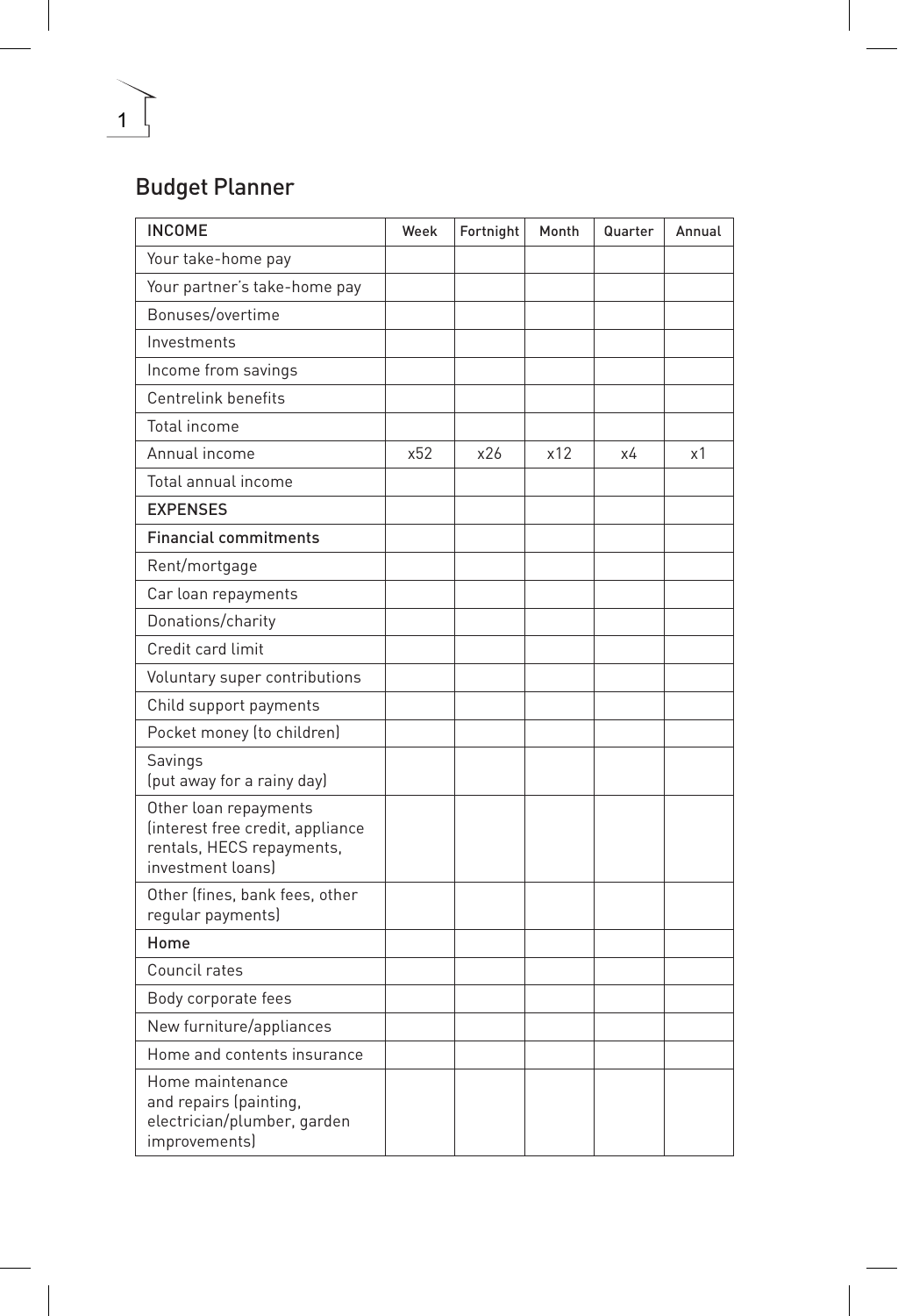| <b>Utilities</b>                                                                     |  |  |  |
|--------------------------------------------------------------------------------------|--|--|--|
| Electricity                                                                          |  |  |  |
| Gas                                                                                  |  |  |  |
| Water                                                                                |  |  |  |
| Internet                                                                             |  |  |  |
| Pay TV/DVD                                                                           |  |  |  |
| Home phone (monthly rental<br>plus call costs)                                       |  |  |  |
| Mobile phones (monthly rental<br>plus call costs for all members<br>of the family)   |  |  |  |
| Education                                                                            |  |  |  |
| School fees                                                                          |  |  |  |
| University/TAFE                                                                      |  |  |  |
| Childcare/before- and<br>after-school care (subtract<br>government benefit received) |  |  |  |
| School uniforms and stationery                                                       |  |  |  |
| Extra-curricular activities<br>(sports, music, dance, etc.)                          |  |  |  |
| Excursions                                                                           |  |  |  |
| Health                                                                               |  |  |  |
| Private Health Insurance                                                             |  |  |  |
| Insurance (Life, Income<br>protection, Trauma and TPD)                               |  |  |  |
| Doctors (GP and specialists)                                                         |  |  |  |
| <b>Dentists</b>                                                                      |  |  |  |
| Medicines/pharmacy                                                                   |  |  |  |
| Eye care/glasses                                                                     |  |  |  |
| Vet                                                                                  |  |  |  |
| Shopping                                                                             |  |  |  |
| Supermarket                                                                          |  |  |  |
| Fruit/veg                                                                            |  |  |  |
| Baby products                                                                        |  |  |  |
| Clothing/shoes                                                                       |  |  |  |

 $\begin{bmatrix} 2 \end{bmatrix}$